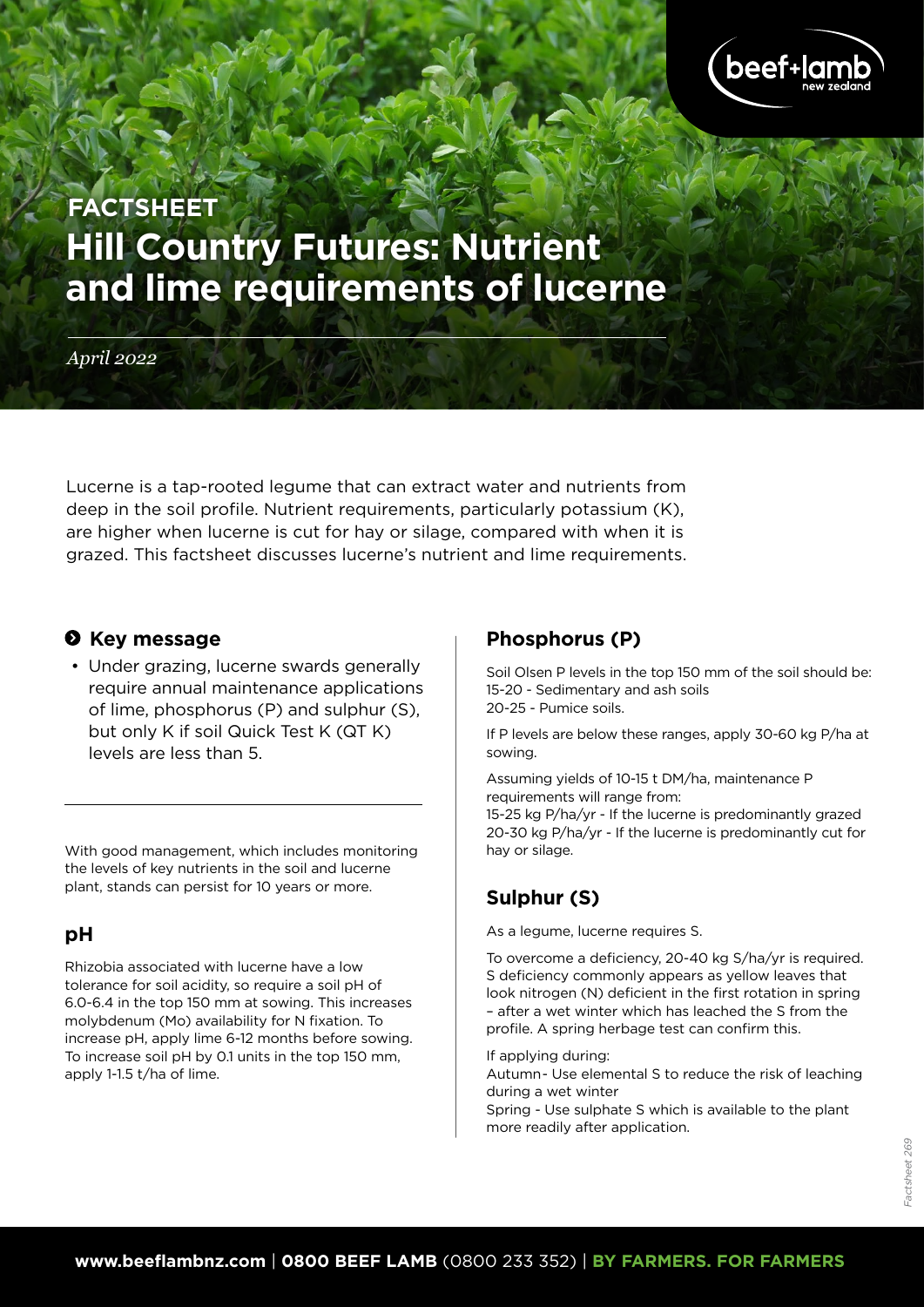## **Potassium (K)**

In most New Zealand soils, there is sufficient K for lucerne establishment and fertiliser K is not required at sowing.

However, lucerne crops yielding 10-15 t DM/ha/yr will take up 200-300 kg K/ha/yr from the soil, so maintenance fertiliser K is recommended, particularly if the crop is often cut and carried.

The image shows K deficiency in a Central Otago stand used predominantly as a cut-and-carry crop.



| <b>Situation</b>                                                                                                                                                 | <b>Fertiliser K requirements</b>                                                       |
|------------------------------------------------------------------------------------------------------------------------------------------------------------------|----------------------------------------------------------------------------------------|
| On sedimentary soils:<br>a) With high TBK (tetra-phenyl boron extraction) levels indicating<br>high reserves (>1 meg %) and<br>b) Where the lucerne is harvested | Apply 50-100 kg K/ha/yr after the last crop has been<br>harvested                      |
| On all soils with low TBK levels (<1 meg %)                                                                                                                      | Apply 100-200 kg K/ha/yr after the first two cuts, and at<br>the end of harvest season |
| Under total grazing, where QT K levels <5                                                                                                                        | Apply 20-30 kg K/ha/yr                                                                 |
| Under total grazing, where QT K levels > 5                                                                                                                       | No fertiliser required                                                                 |

## **Magnesium (Mg)**

Most soils have adequate Mg (QT Mg of 8-10) to meet lucerne's requirements.

The exceptions are:

- 1) Pumice soils can be low in Mg. If a test shows low levels (i.e. below QT Mg 8), apply 20-30 kg Mg/ha as Kieserite at sowing.
- 2) Continual harvesting of a lucerne stand may necessitate maintenance applications of Mg. If soil QT Mg levels decline over time into the low range, apply 10-20 kg Mg/ha/yr.

## **Nitrogen (N)**

On soils with very low soil fertility (Olsen P <10) or when direct drilling, there may be an establishment advantage from applying 20-30 kg N/ha at sowing, for example as di-ammonium phosphate.

# **Molybdenum (Mo)**

Apply Mo if:

- a) The lucerne stand is on soils where Mo is required for clover growth, or
- b) The lucerne Mo content is less than 0.5 ppm and N is less than 5% in a herbage test

Apply either:

100 g/ha of sodium molybdate

OR

200 g/ha of granular Mo at sowing and then every 4-5 years, following a herbage test.

Lucerne stands on recent alluvial soils should not require Mo. Maintenance of a pH near 6.0 will also ensure Mo is available.

# **Boron (B)**

On pumice and free draining soils, B may be required at sowing. If so, apply 1-2 kg/ha of elemental B.

# **Copper (Cu)**

There should be adequate Cu in the soil to satisfy lucerne's requirements.

The exception is pumice soils, where 5 kg/ha of Cu sulphate may be required at sowing.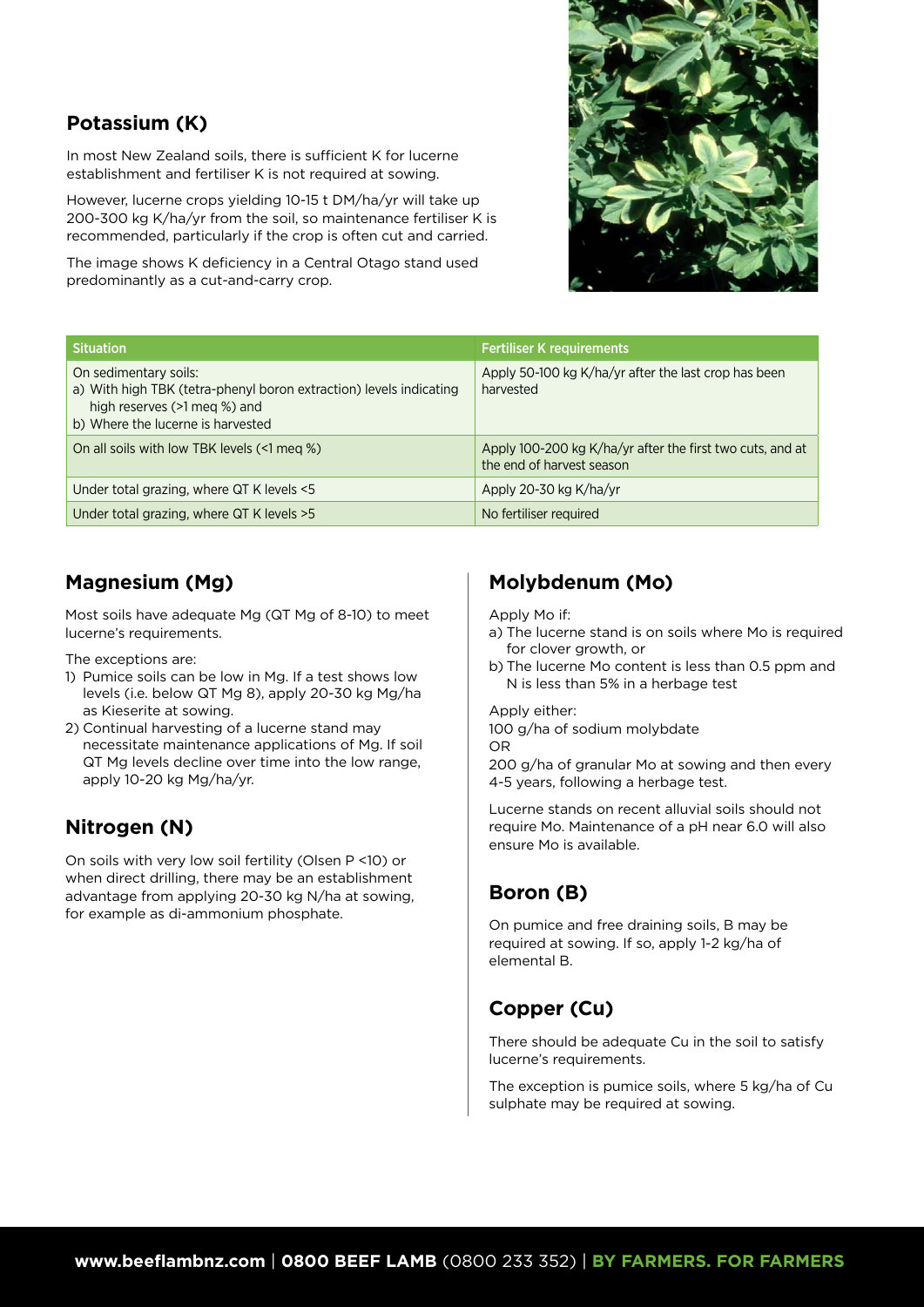#### **Example: Soil nutrient changes**

This table shows soil nutrient changes, following the application of lime and superphosphate.

pH Olsen P (µg/ml) Potassium (QT K) Sulphur (µg/g) Aluminium (mg/kg) **Pre-Development (2008)** Hills Creek 5.2 10 5 14 2.6 Huntleigh 5.2 10 5 1 6.3 Styx 5.2 13 13 3 5.7 **Post-Development (2010)** Hills Creek 5.8 19 9 31 0.9 Huntleigh 6.0 18 4 25 1.5 Styx 6.1 29 13 23 1.1

*Soil test results (0-15 cm) for pre (2008) and post (2010) fertiliser applications from three Central Otago farms.*

Lime 3-5 t/ha and 250+ kg/ha superphosate Kearney et al. 2010

#### **Conclusion**

Lucerne stands should be soil and herbage tested annually to ensure adequate plant nutrition. Soil test in autumn to prepare for spring fertiliser applications. Herbage test in mid spring when the crop is growing at its fastest rate and only sample the 15-20 cm of leafy herbage. (Avoid hard stem material in the sample.)